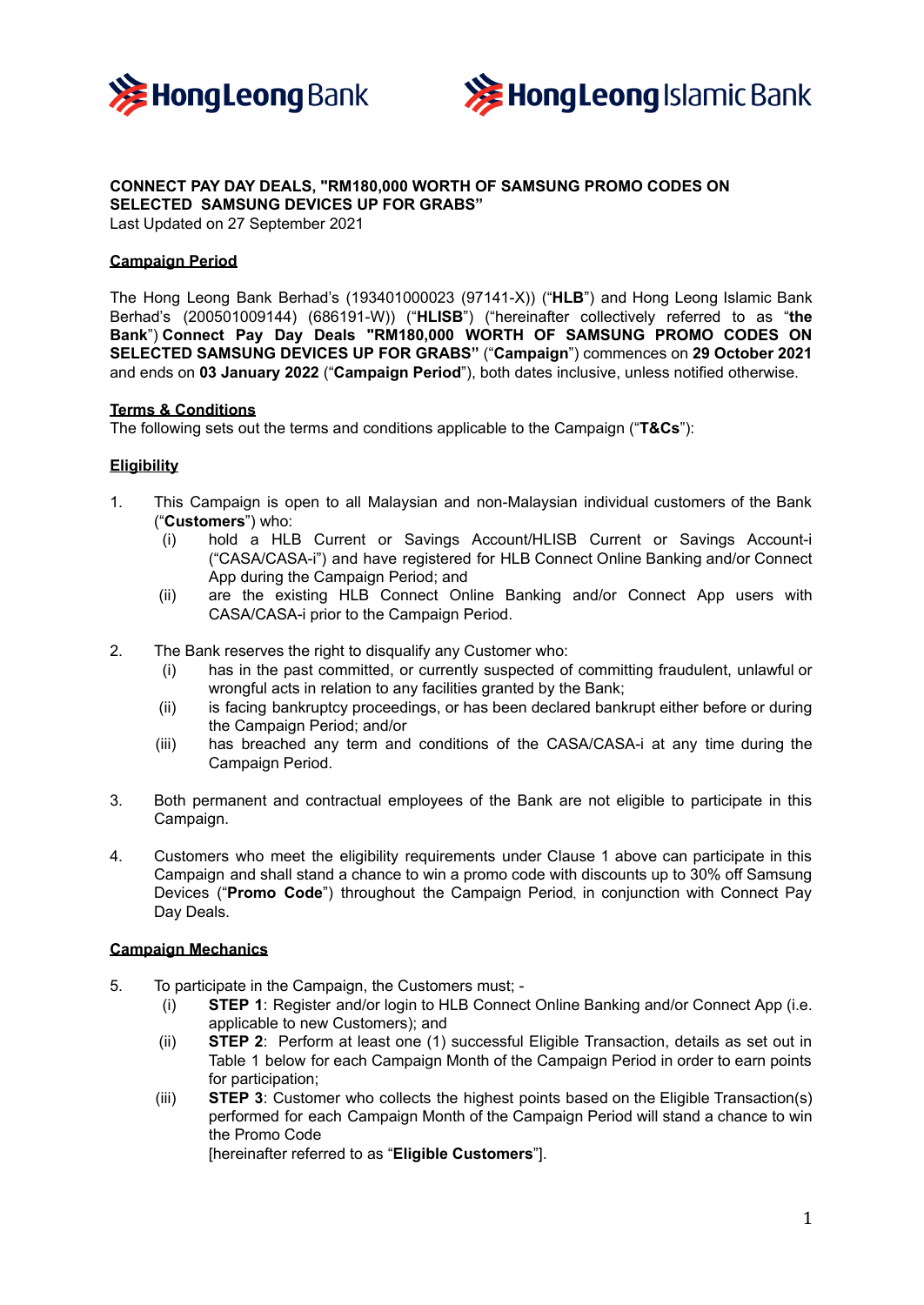



- 6. The Eligible Customers who have performed and fulfilled the requirements in Clause 5 above will be selected for each Campaign Month according to the winner selection method and as set out in Table 2 below to win the Promo Code ("**Promo Code Winners**")
- 7. The Promo Code allocation for the Campaign is limited **up to 30%** discounts per Eligible Customer.
- 8. There will be a total Two **Hundred and Ninety-Eight (298)** Promo Codes worth up to RM180,000.00 in value to be rewarded throughout the Campaign Period.
- 9. Each Promo Code Winner is eligible to receive only one (1) Promo Code throughout the Campaign Period. The Promo Code is non-transferable to any third party and non-exchangeable for cash, up-front credit, cheque or benefit in kind.

#### **Winner Selection for Promo Code Winners**

10. As part of the Promo Code Winner selection process, the Bank will allocate point(s) for each successful Eligible Transactions to each Eligible Customer on a monthly basis.

### **Table 1**

| <b>Eligible Transaction</b>                                                                   | <b>Points</b>  |
|-----------------------------------------------------------------------------------------------|----------------|
| Apply Personal Loan / Personal Financing-i                                                    | 2,000 points   |
| Apply for a Credit Card                                                                       | 1,000 points   |
| Apply for Balance Transfer                                                                    | $1,000$ points |
| Apply for Quick Cash                                                                          | $1,000$ points |
| Apply for Flexi Payment Plan                                                                  | $1,000$ points |
| Place a e-Fixed Deposit/ e-Fixed Deposit-i                                                    | 500 points     |
| of a minimum of RM1,000 <sup>1</sup>                                                          |                |
| e-Fixed Deposit/e-Fixed Deposit-i is protected by PIDM up to RM250,000<br>for each depositor. |                |
| Prepaid Reload                                                                                | 200 points     |
| Pay Bills with JomPAY                                                                         | 100 points     |
| Pay with DuitNow QR                                                                           | 50 points      |

### **Table 2**

| Campaign<br>Month | <b>Campaign Period</b>               | <b>No. of Promo Code Winners Monthly</b>       |
|-------------------|--------------------------------------|------------------------------------------------|
| Month 1           | 29 October 2021-<br>4 November 2021  | Hundred and Eleven (111)<br>Promo Code Winners |
| Month 2           | 26 November 2021-<br>2 December 2021 | Ninety-Seven (97)<br>Promo Code Winners        |
| Month 3           | 26 December 2021 -<br>3 January 2022 | Ninety (90)<br>Promo Code Winners              |

*Eligible Customers with the highest points accumulated for the Campaign Month of the Campaign Period will be selected as the Promo Code Winners for the respective Campaign Months.*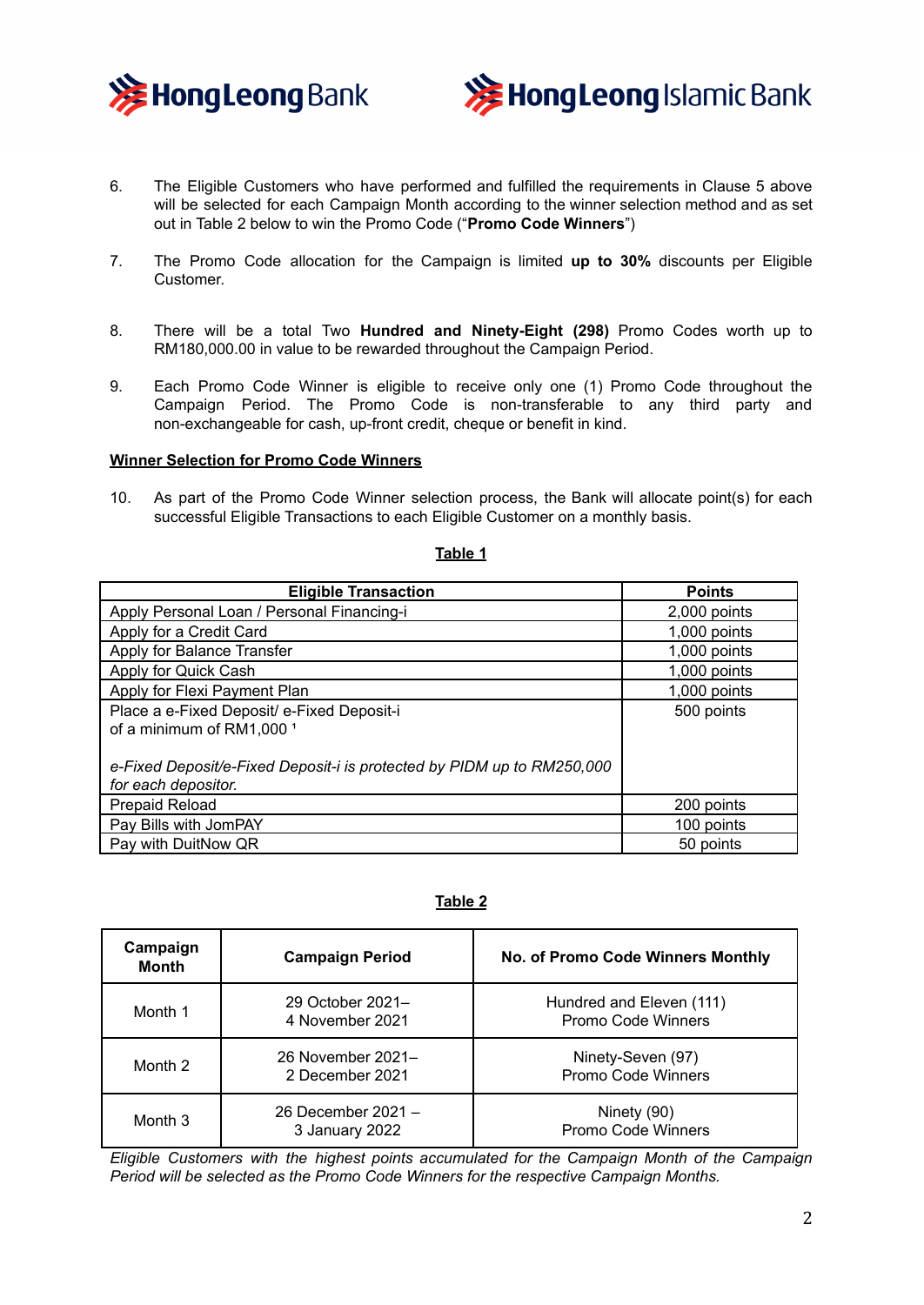



11. In the event there are two (2) or more Eligible Customers who have accumulated the same highest points for the Campaign Month, the Eligible Customer who first accumulated the highest points based on the Eligible Transactions performed will be selected as the Promo Code Winner for the relevant Campaign Month.

# **Campaign Promo Code Fulfilment**

12. Promo Code Winners will be notified with the Promo Code via SMS (based on the Bank's record) as set out on Table 3 below.

| Campaign<br><b>Month</b> | <b>Campaign Period</b>               | Winner Announcement Date by the |
|--------------------------|--------------------------------------|---------------------------------|
| Month 1                  | 29 October 2021-<br>4 November 2021  | 29 November 2021                |
| Month 2                  | 26 November 2021-<br>2 December 2021 | 31 December 2021                |
| Month 3                  | 26 December 2021 -<br>3 January 2022 | 31 January 2022                 |

#### **Table 3**

- 13. The Promo Code Winners would need to redeem the Promo Code before its expiry date via a third-party partner merchant Tri-e Marketing Sdn. Bhd. [0825150M] <https://dcode.3ex.com.my/cpdd> to purchase the Samsung Devices.
- 14. The Bank gives no representation or warranty with respect to the quality or suitability of the Promo Code and/or the Samsung Devices, the validity and/or usage of the Promo Code and the Bank shall not be responsible to replace any lost, damaged or expired Promo Code. The Promo Code Winners shall at their own cost and expense deal directly with Tri-e Marketing Sdn Bhd for any queries, disputes or claims pertaining to the Promo Code and/or the Samsung Devices without recourse to the Bank.

# **General**

- **15.** By participating in this Campaign, the Customers agree:
	- **(i)** that they have read, understood and agreed to be bound by the T&Cs herein;
	- **(ii)** that they have read, understood and accepted to be bound by the Bank's Privacy Notice, both of which are available in the Bank's website [www.hlb.com.my](http://www.hlb.com.my) or www.hlisb.com.my;
	- **(iii)** that all records of the fulfilment of the eligibility requirements under Clauses 4 and 5 captured by the Bank's system within the Campaign Period are accurate and the selection for the Promo Code Winners shall be final and conclusive;
	- **(iv)** that the Bank's decisions on all matters regarding the Campaign shall be final, conclusive and binding on all the Customers;
	- **(v)** to consent to the Bank to disclose their mobile numbers and/or email addresses to the vendor(s)appointed by the bank to provide SMS and/or email services for the Campaign;